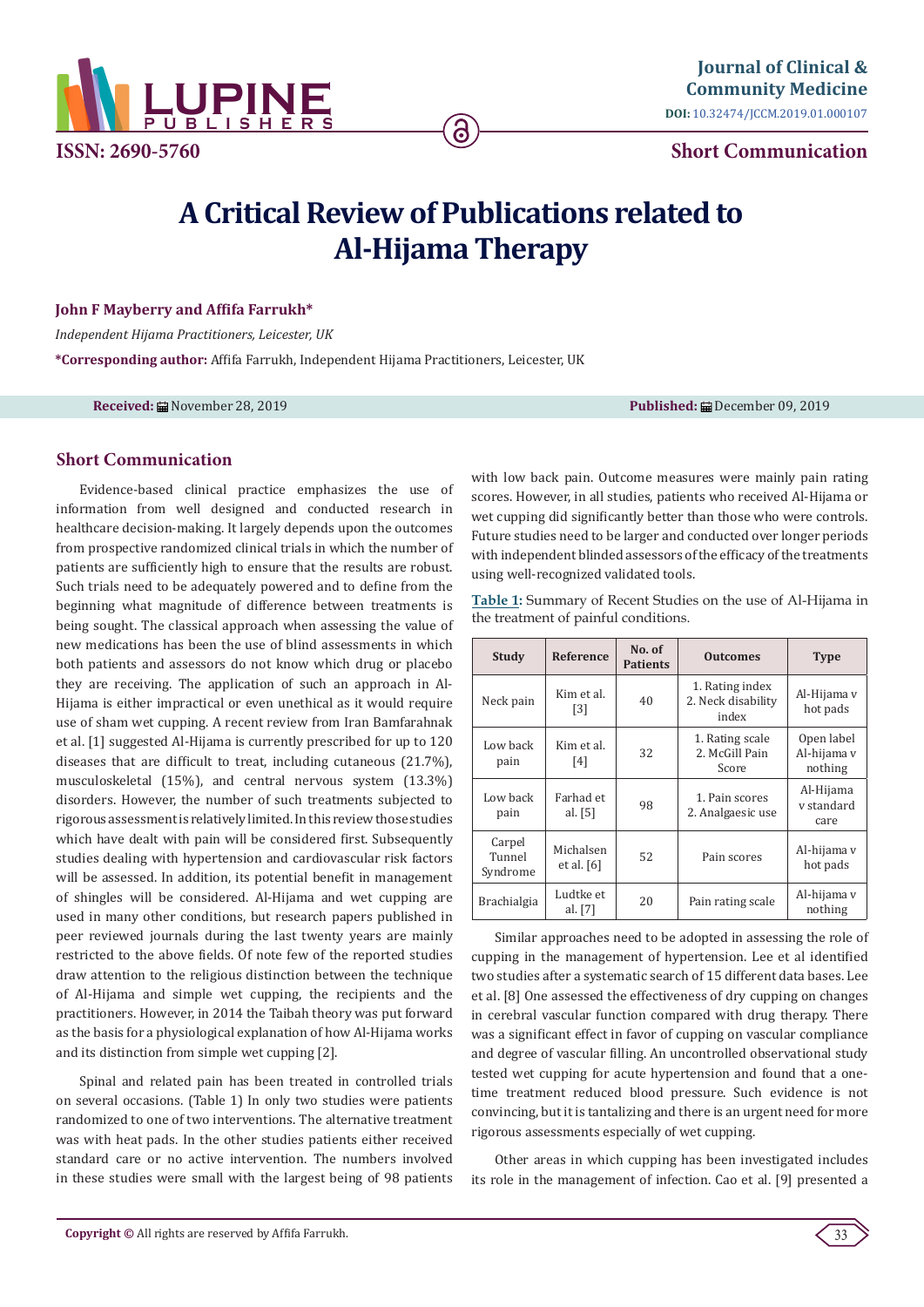systematic review of eight randomized controlled trials involving 651 patients who had infection with Herpes zoster which had resulted in shingles. The methodological quality was considered generally fair in terms of randomization, blinding, and intention-totreat analysis [9]. Meta-analyses showed wet cupping was superior to medication in the number of cured patients (Relative Risk 2.49, 95% Confidence Interval 1.91 to 3.24, p < .00001), the number of patients with improved symptoms (RR 1.15, 95% CI 1.05 to 1.26, p = .003), and reducing the incidence rate of post-herpetic neuralgia (RR 0.06, 95% CI 0.02 to 0.25, p = .0001).

In addition to considering whether and how effective cupping can be researchers have looked into its mechanism of action. Tagil et al. [10] investigated 31 healthy volunteers in whom they measured serum nitric oxide, malondialdehyde levels and the activity of superoxide dismutase and myeloperoxidase in venous blood. Levels fell consistent with the removal of oxidants and decreased oxidative stress. However, the study was flawed because of the absence of a control group [10]. This contrasts with a randomized controlled trial of 47 healthy young men in whom wet cupping led to a substantial decrease in LDL cholesterol (p < 0.0001) and in the LDL/HDL ratio (p < 0.0001). (10) In 2014 El Sayed [11] attempted to give an integrated physiological explanation as to how Al-Hijama works. His Taibah theory suggests that Al-Hijama works through a "surgical excretory procedure." During the first cupping step a fluid mixture is collected inside the uplifted skin due to the negative pressure inside the sucking cups [11]. This fluid mixture contains collected interstitial fluid, iron, ferritin and haemolyzed red cells, filtered fluids from blood capillaries, haemolysed white cells and platelets. This fluid mixture does not contain intact blood cells as they are too big to pass through the pores of skin capillaries and cannot be filtered. Puncturing the skin up liftings and applying a second cupping creates a pressure gradient and a traction force across skin and capillaries and increases filtration at the arterial end of capillaries at net pressure of -163 to -433mmHg and at venous end of capillaries at net pressure of -143 to -413mmHg resulting in a clearance from the blood of iron, ferritin and haemolyzed cells [12]. However, this theory needs independent confirmation and does not have the "solid scientific and medical base" claimed by the authors-yet!

In conclusion Al-Hijama continues to show clinical benefit in a range of conditions. Unfortunately, there have been few robust clinical trials which would convince a sceptic of its value. It is important that Muslim practitioners and patients are open to such studies. If this attitude is adopted it will ensure that practitioners deliver Al-Hijama to the highest standards and will reassure new patients and indeed attract more people for therapy. Once its value in clinical conditions has been demonstrated to the wider medical audience then the preventive benefit of Al-Hijama could be more easily investigated.

#### **References**

- 1. [Bamfarahnak H, Azizi A, Noorafshan A, Mohagheghzadeh A \(2014\) A tale](https://www.researchgate.net/publication/260610758_A_Tale_of_Persian_Cupping_Therapy_1001_Potential_Applications_and_Avenues_for_Research) [of Persian cupping therapy: 1001 potential applications and avenues for](https://www.researchgate.net/publication/260610758_A_Tale_of_Persian_Cupping_Therapy_1001_Potential_Applications_and_Avenues_for_Research) [research. Forschende Komplement](https://www.researchgate.net/publication/260610758_A_Tale_of_Persian_Cupping_Therapy_1001_Potential_Applications_and_Avenues_for_Research)ãrmedizin 21(1): 42-47.
- 2. [El Sayed SM, Baghdadi H, Abou-Taleb A, Mahmoud HS, Maria RA, et al.](https://www.ncbi.nlm.nih.gov/pubmed/25382989) [\(2014\) Al-hijamah and oral honey for treating thalassemia, conditions](https://www.ncbi.nlm.nih.gov/pubmed/25382989) [of iron overload, and hyperferremia: Towards improving the therapeutic](https://www.ncbi.nlm.nih.gov/pubmed/25382989) [outcomes. Journal of Blood Medicine 30: 219-237.](https://www.ncbi.nlm.nih.gov/pubmed/25382989)
- 3. [Kim TH, Kang JW, Kim KH, Lee MH, Kim JE, et al. \(2012\) Cupping for](https://www.ncbi.nlm.nih.gov/pubmed/22971528) [treating neck pain in video display terminal \(VDT\) users: A randomized](https://www.ncbi.nlm.nih.gov/pubmed/22971528) [controlled pilot trial. Journal of Occupational Health 54\(6\): 416-426](https://www.ncbi.nlm.nih.gov/pubmed/22971528)
- 4. [Kim JI, Kim TH, Lee MS, Kang JW, Kim KH, et al. \(2011\) Evaluation of](https://www.ncbi.nlm.nih.gov/pubmed/21663617) [wet-cupping therapy for persistent non-specific low back pain: A](https://www.ncbi.nlm.nih.gov/pubmed/21663617) [randomised, waiting-list controlled, open-label, parallel-group pilot](https://www.ncbi.nlm.nih.gov/pubmed/21663617) [trial. Trials 12: 146](https://www.ncbi.nlm.nih.gov/pubmed/21663617)
- 5. [Farhadi K, Schwebel DC, Saeb M, Choubsaz M, Mohammadi R, et al.](https://www.ncbi.nlm.nih.gov/pubmed/19114223) [\(2009\) The effectiveness of wet cupping for nonspecific low back pain](https://www.ncbi.nlm.nih.gov/pubmed/19114223) [in Iran: A randomized controlled trial. Complementary Therapeutics &](https://www.ncbi.nlm.nih.gov/pubmed/19114223) [Medicine 17\(1\): 9-15.](https://www.ncbi.nlm.nih.gov/pubmed/19114223)
- 6. Michalsen A, Bock S, Lü[dtke R, Rampp T, Baecker M, et al. \(2009\) Effects](https://www.ncbi.nlm.nih.gov/pubmed/19380259) [of traditional cupping therapy in patients with carpal tunnel syndrome:](https://www.ncbi.nlm.nih.gov/pubmed/19380259) [A randomized controlled trial. Journal of Pain 10\(6\): 601-810.](https://www.ncbi.nlm.nih.gov/pubmed/19380259)
- 7. Lü[dtke R, Albrecht U, Stange R,Uehleke B \(2006\) Brachialgia](https://www.ncbi.nlm.nih.gov/pubmed/17105694) [paraesthetica nocturna can be relieved by "wet cupping"--results of a](https://www.ncbi.nlm.nih.gov/pubmed/17105694) [randomised pilot study. Complementary Therapeutics & Medicin 14\(4\):](https://www.ncbi.nlm.nih.gov/pubmed/17105694) [247-253.](https://www.ncbi.nlm.nih.gov/pubmed/17105694)
- 8. [Lee MS, Choi TY, Shin BC, Kim JI, Nam SS \(2010\) Cupping for hypertension:](https://www.ncbi.nlm.nih.gov/pubmed/20828224) [A systematic review. Clinical & Experimental Hypertension 32\(7\): 423-](https://www.ncbi.nlm.nih.gov/pubmed/20828224) [425](https://www.ncbi.nlm.nih.gov/pubmed/20828224)
- 9. [Cao H, Zhu C, Liu J \(2010\) Wet cupping therapy for treatment of herpes](https://www.ncbi.nlm.nih.gov/pubmed/21280462) [zoster: A systematic review of randomized controlled trials. Alternative](https://www.ncbi.nlm.nih.gov/pubmed/21280462) [Therapies in Health & Medicine 16 \(6\): 48-54.](https://www.ncbi.nlm.nih.gov/pubmed/21280462)
- 10. [Tagil SM, Celik HT, Ciftci S, Kazanci FH, Arslan M, et al. \(2014\) Wet cupping](https://www.ncbi.nlm.nih.gov/pubmed/25453524) [removes oxidants and decreases oxidative stress. Complementary &](https://www.ncbi.nlm.nih.gov/pubmed/25453524) [Therapeutic Medicine 22\(6\): 1032-1036.](https://www.ncbi.nlm.nih.gov/pubmed/25453524)
- 11. [El Sayed SM, Abou-Taleb A, Mahmoud HS, Baghdadi H, Maria RA, et al.](https://www.ncbi.nlm.nih.gov/pubmed/24857772) [\(2014\) Percutaneous excretion of iron and ferritin \(through Al-hijamah\)](https://www.ncbi.nlm.nih.gov/pubmed/24857772) [as a novel treatment for iron overload in beta-thalassemia major,](https://www.ncbi.nlm.nih.gov/pubmed/24857772) [hemochromatosis and sideroblastic anemia. Medical Hypotheses 83:](https://www.ncbi.nlm.nih.gov/pubmed/24857772) [238-464.](https://www.ncbi.nlm.nih.gov/pubmed/24857772)
- 12. [Niasari M, Kosari F, Ahmadi A \(2007\) The effect of wet cupping on serum](https://www.ncbi.nlm.nih.gov/pubmed/17309381) [lipid concentrations of clinically healthy young men: A randomized](https://www.ncbi.nlm.nih.gov/pubmed/17309381) [controlled trial. Journal of Alternative & Complementary Medicine](https://www.ncbi.nlm.nih.gov/pubmed/17309381) [13\(1\): 79-82.](https://www.ncbi.nlm.nih.gov/pubmed/17309381)